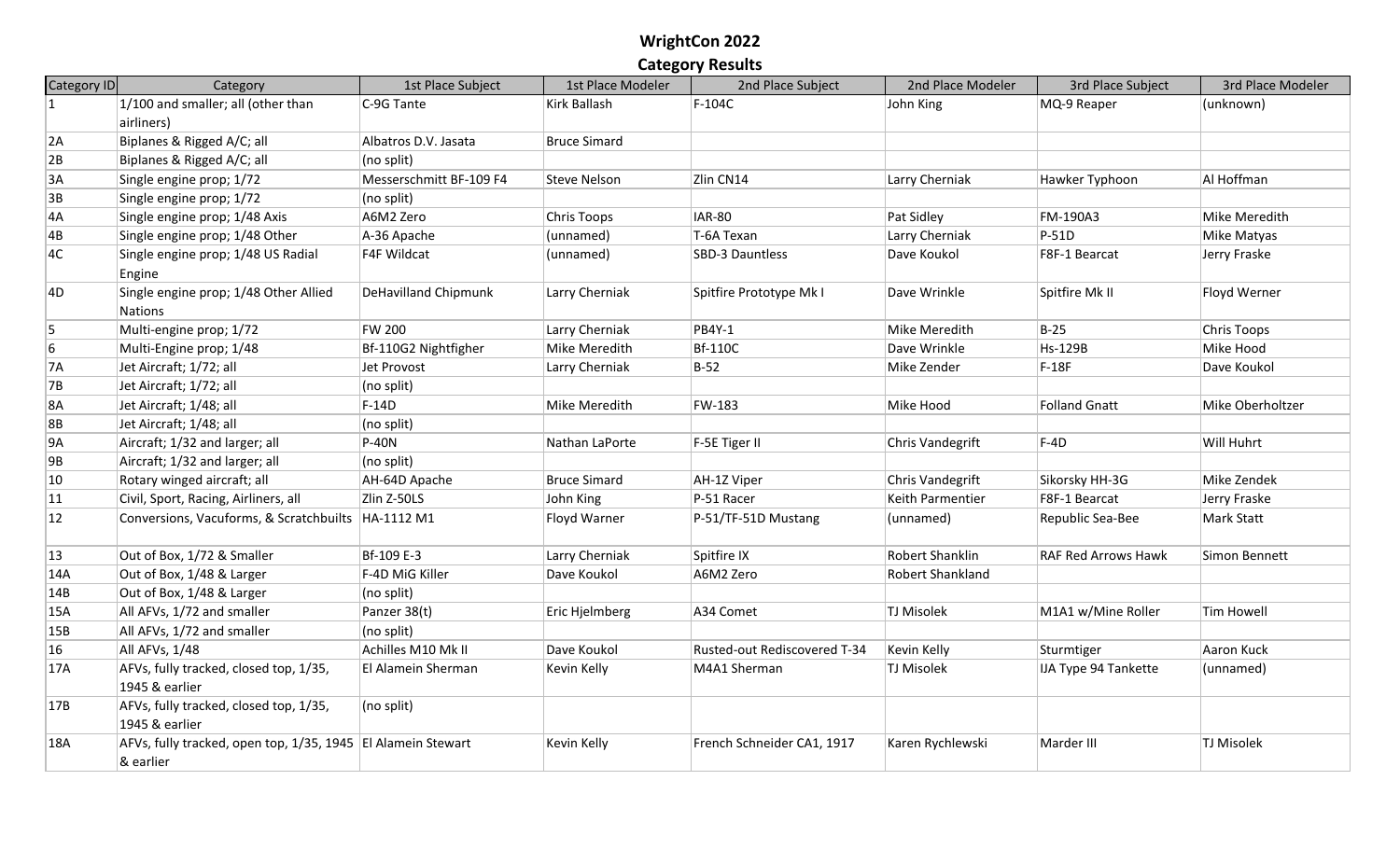| Category ID | Category                                                                | 1st Place Subject                    | 1st Place Modeler      | 2nd Place Subject                        | 2nd Place Modeler  | 3rd Place Subject                       | 3rd Place Modeler      |
|-------------|-------------------------------------------------------------------------|--------------------------------------|------------------------|------------------------------------------|--------------------|-----------------------------------------|------------------------|
| 18B         | AFVs, fully tracked, open top, $1/35$ , 1945 (no split)                 |                                      |                        |                                          |                    |                                         |                        |
|             | & earlier                                                               |                                      |                        |                                          |                    |                                         |                        |
| 19          | AFVs, fully tracked, 1/35, 1946 & later,                                | M1A2 USMC Operation Iraqi            | Dave Koukol            | SP Howitzer Z519 Msta                    | John Kesner        | ZTZ99 Phase II                          | <b>Greg Hanchuk</b>    |
|             | lall                                                                    | Freedom                              |                        |                                          |                    |                                         |                        |
| 20A         | Soft skin Vehicles, all                                                 | Willys MB                            | Eric Hjelmberg         | Type 320 W142 Saloon German<br>Staff Car | Dave Koukol        | Jeep                                    | TJ Misolek             |
| 20B         | Soft skin Vehicles, all                                                 | (no split)                           |                        |                                          |                    |                                         |                        |
| 21A         | Armored Cars/Half-tracks, all                                           | BTR 60 PB                            | <b>Greg Hanchuk</b>    | Minerva Armored Car                      | <b>Chris Toops</b> | Puma 4x4 Armored Car                    | Mike Oberholtzer       |
| 21B         | Armored Cars/Half-tracks, all                                           | (no split)                           |                        |                                          |                    |                                         |                        |
| 22          | Ordnance (Includes towed weapons and 10.5cm 18/40 Gun<br>missiles), all |                                      | John Kesner            | M1 57mm AT Gun on M2<br>Carriage         | Dave Koukol        | V <sub>2</sub> Rocket                   | Eric Hrymak            |
| 23          | Conversions & Scratchbuilts, all                                        | Steyr 1500 A Funkraftwagen<br>Africa | <b>Brian Bunger</b>    | <b>BDM-3 Berezhok Test Vehicle</b>       | John Harachis      |                                         |                        |
| 24          | Out of the Box, all                                                     | C-60 Gas Truck                       | Chris Toops            | Stug III Ausf. G                         | Joseph Harber      | Stug III Ausf. G                        | TJ Misolek             |
| 25          | Replica Stock, all (Aftermarket allowed)                                | Sunbeam Tiger                        | Robert Shankland       | Mythos                                   | Donald Sillence    | Ferrari Segliet                         | Dale Mason             |
| 26          | Pro-street /Street Machines, all (Street                                | (no entries)                         |                        |                                          |                    |                                         |                        |
|             | legal)                                                                  |                                      |                        |                                          |                    |                                         |                        |
| 27A         | Street Rods, all                                                        | Woodie                               | Anthony Althouse       |                                          |                    |                                         |                        |
| 27B         | Street Rods, all                                                        | (no split)                           |                        |                                          |                    |                                         |                        |
| 28A         | Customs (Including Pick-Ups), all                                       | 1958 Chevy Impala                    | Brian Bunten           | Skyline Food Truck                       | C.T. Inman         | 49 Merc                                 | Dale Mason             |
| 28B         | Customs (Including Pick-Ups), all                                       | (no split)                           |                        |                                          |                    |                                         |                        |
| 29          | Curbside & Slammers, all                                                | 77 Trans Am                          | Dave Koukol            |                                          |                    |                                         |                        |
| 30          | Pick-ups & Light Trucks, 18K GVW or less, (no entries)<br>lall          |                                      |                        |                                          |                    |                                         |                        |
| 31          | Commercial, Police, Fire, & Rescue, all                                 | 1947 Greyhound Bus                   | Al Hoffman             | Autocar Dump Truck                       | Mike Brignola      | 1997 Crown Vic Police Car CT Inman      |                        |
| 32A         | Competition drag/straight line and Open Alfetta<br>Wheel, all           |                                      | Dave Koukol            | Dirt Modified                            | J.P. Roberts       | American Grafitti Dragster J.R. Roberts |                        |
| 32B         | Competition drag/straight line and Open (no split)<br>Wheel, all        |                                      |                        |                                          |                    |                                         |                        |
| 33          | Competition closed wheel, all                                           | Porshce 911 GTI                      | Al Hoffman             | 1965 Fairlane Mod Stocker #15            | C.T. Inman         | Dirt Track Stock Car                    | J.R. Roberts           |
| 34          | Motorcycles, all                                                        | U.S. Army Kawasaki KLX250            | <b>Edward Venarcik</b> | <b>Crusader Custom Classic</b>           | C.T. Inman         |                                         |                        |
| 35          | Out of Box, all                                                         | Mercedes Type 170                    | Mike Brignola          | 1996 Pontiac Stock Car                   | <b>Steve Grigg</b> | Range Rover                             | Al Hoffman             |
| 36A         | Historical, foot or mounted, 89mm &<br>smaller                          | Austrina Infantry                    | Mike Baete             | Union Infantry                           | Jim Church         | lke                                     | <b>Edward Vinarcik</b> |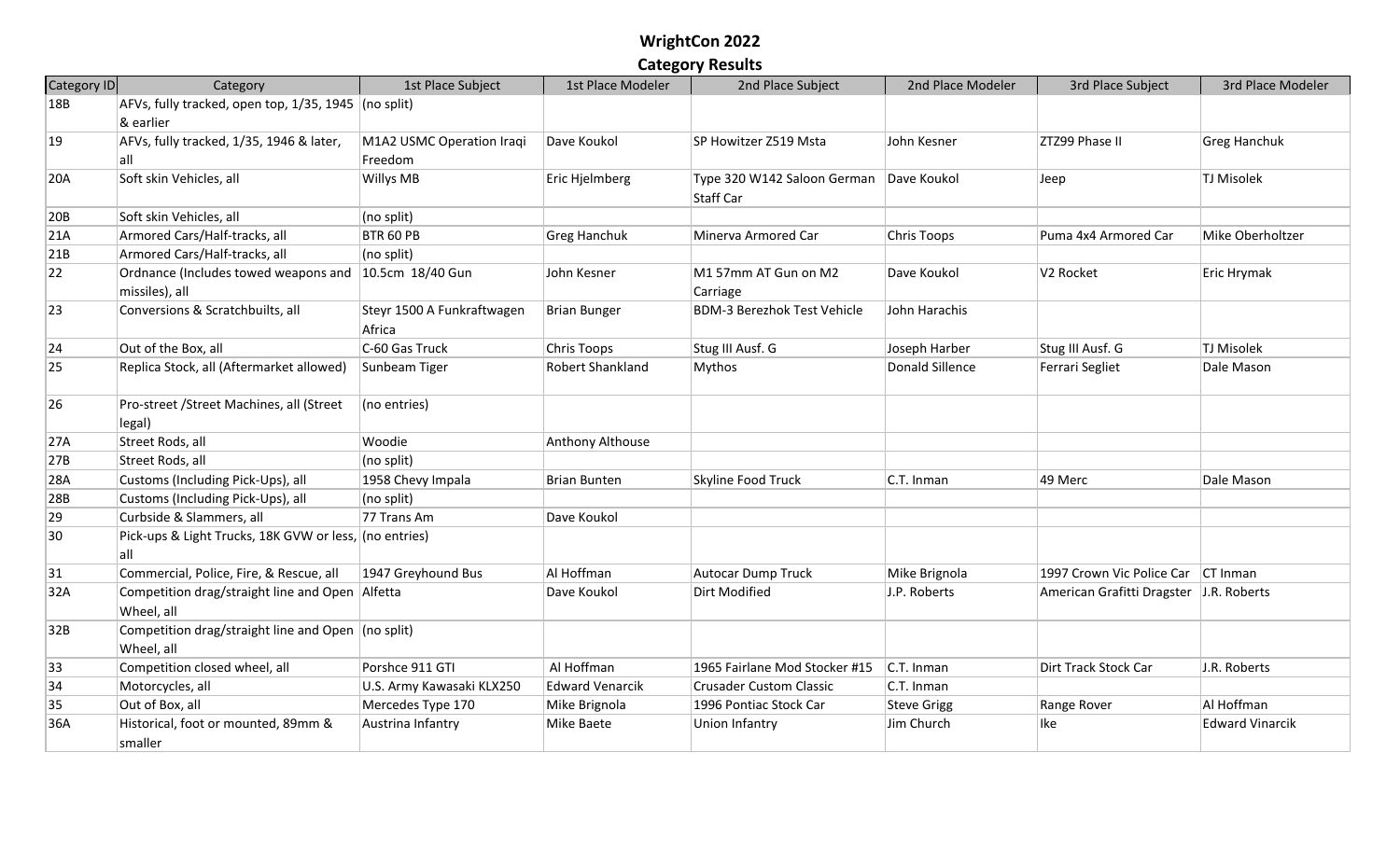| Category ID | Category                                                          | 1st Place Subject                    | 1st Place Modeler          | 2nd Place Subject           | 2nd Place Modeler      | 3rd Place Subject      | 3rd Place Modeler      |
|-------------|-------------------------------------------------------------------|--------------------------------------|----------------------------|-----------------------------|------------------------|------------------------|------------------------|
| 36B         | Historical, foot or mounted, 89mm &<br>smaller                    | (no split)                           |                            |                             |                        |                        |                        |
| 37A         | Historical, foot or mounted, 90mm &<br>Larger                     | Silver Knight of Augsburg            | Mike Brignola              |                             |                        |                        |                        |
| 37B         | Historical, foot or mounted, 90mm &<br>Larger                     | (no split)                           |                            |                             |                        |                        |                        |
| 38          | Fantasy (SciFi, Horror, Fiction, Anime)<br>199mm & smaller        | Searcher                             | Kevin Foureman             | <b>British Exo</b>          | <b>Edward Vinarcik</b> | Yephima Cloud          | Dana Griffith          |
| 39          | Fantasy (SciFi, Horror, Fiction, Anime)<br>200mm & larger         | <b>Barbarian Girl</b>                | Kevin Foureman             | Alient 3                    | John Hanakis           | Sinon                  | David Wrinkle          |
| 40          | <b>Busts, Historical</b>                                          | US Tanker ETO WWII                   | <b>Greg Hanchuk</b>        | P-51 Mustang Pilot          | <b>Chris Bowling</b>   | Spitfire Pilot         | Dave Koukol            |
| 41          | Busts, Fantasy (SciFi, Horror, Fiction,<br>Anime)                 | The Cat & Canary                     | Mark McGovern              | Jessica Thunder             | Kevin Foureman         | Udrasil Vampyre        | Nathan LaPorte         |
| 42          | Vignettes, Historical, all sizes                                  | <b>Mermory Eternal</b>               | <b>Greg Hanchuk</b>        | Ambush 1866                 | Mike Baete             |                        |                        |
| 43          | Vignettes, Fantasy (FciFi, Horror, Fiction,<br>Anime), all sizes  | Frankenstein 1931                    | Mark McGovern              | Ghoulardi                   | <b>Edward Vinarcik</b> | Dwarf Bag Piper        | Dana Griffith          |
| 44A         | Dioramas, with Figures, all sizes Armor<br>and Artillery          | M-109A2                              | <b>Christopher Bowling</b> | Austria 1945                | Julian Fariar          | Abandoned              | <b>Edward Vinarcik</b> |
| 44B         | Dioramas, with Figures, all sizes Figure,<br>Aircraft, Automotive | Custer's Last Stand                  | Ken Brooks                 | $P-38L$                     | Chris Bowling          | <b>Storm 1870</b>      | Mike Baete             |
| 45A         | Submarines, all                                                   | U-218 Type VII D                     | Kirk Ballash               | Type 209 U-Boat             | Robert Meeker          | U-Boat Type VII-C U552 | Will Kuhrt             |
| 45B         | Submarines, all                                                   | (no split)                           |                            |                             |                        |                        |                        |
| 46A         | Surface vessels, 1/400 & smaller                                  | Queen Mary                           | Steve Smith                |                             |                        |                        |                        |
| 46B         | Surface vessels, 1/400 & smaller                                  | (no split)                           |                            |                             |                        |                        |                        |
| 47A         | Surface vessels, 1/400 & larger                                   | USS Fletcher DD-445                  | Chris Ridle                | Erie Tugboat "Marion"       | Ron King               | <b>KM Bismarch</b>     | <b>Steve Smith</b>     |
| 47B         | Surface vessels, 1/400 & larger                                   | (no split)                           |                            |                             |                        |                        |                        |
| 48          | Sail and/or oar powered                                           | <b>USS Congress</b>                  | <b>Steve Smith</b>         |                             |                        |                        |                        |
| 49          | Out of Box                                                        | <b>IJN Kako</b>                      | Kirk Ballash               | USS Buckley                 | <b>Steve Smith</b>     | Lightship Nantucket    | Dave Koukol            |
| 50          | Real Rockets and Spacecraft; all                                  | Vostok                               | Robert Meeker              |                             |                        |                        |                        |
| 51A         | Fictitious Rockets and Spacecraft, all                            | Republic Star Destroyer              | Chris Alman                | Earth vs. The Flying Saucer | Kirk Ballash           | Space 1889 Warship     | John Noack             |
| 51B         | Fictitious Rockets and Spacecraft, all                            | (no split)                           |                            |                             |                        |                        |                        |
| 52          | Gundams, Robots, and Fighting suits, all                          | Maschinendrieger Mk 44<br>Ammoknight |                            | Zaku 1                      | Spencer Johnson        | Pz 47 Mecha            | Dana Griffith          |
| 53          | Sci-Fi and fantasy, all other types                               | AT-ST                                | Dave Koukol                | Star Wars "Gonk" Droid      | Aaron Kuck             | Sea Dragon             | <b>Edward Vinarcik</b> |
| 54          | Out of the box, all                                               | Klingon Bird of Prey                 | Michael Edwards            | Imperial AT-AT              | <b>Bill Seaman</b>     | <b>MG Dominance</b>    | Race Werk              |
| 55          | Aircraft, all                                                     | Spitfire                             | Julian Farian              | Mosquito                    | Seth Vanhook           | Hellcat                | Nikolas Vinarcik       |